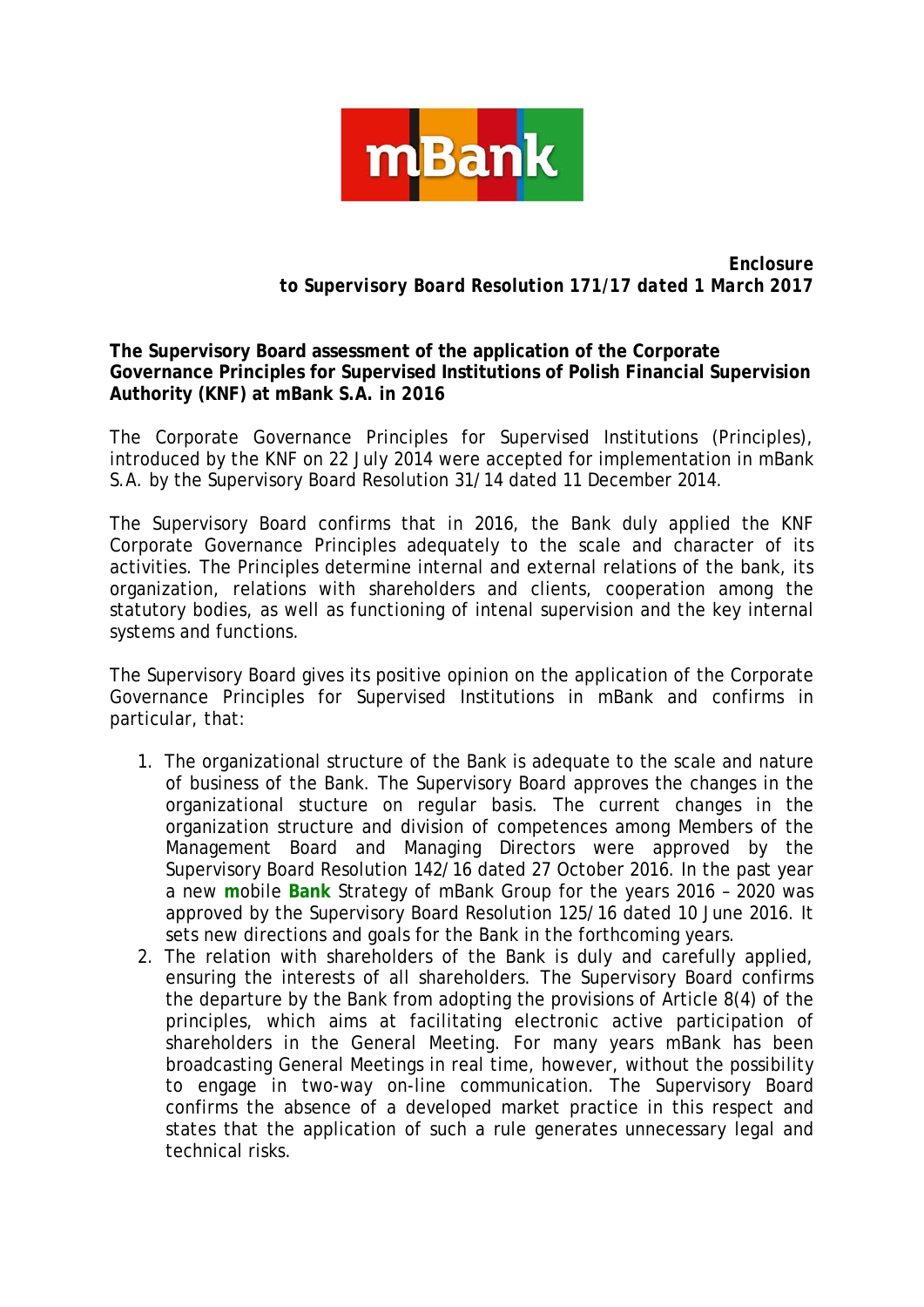- 3. The Mangement Board is composed of 7 persons. The division of competences among Management Board Members adopted by the Supervisory Board assures the proper control of the realization of Bank's strategic goals. There is 1 woman in the Management Board. All Members of the Mangement Board – individually and as a collective body, have required knowledge, competences and professional experience. In the Management Board 5 of 7 members, including the President, have Polish citizenship and speak Polish. The Supervisory Board confirms the Bank's departure from adopting Article 16(1), which states that the meetings of the managing body shall be held in Polish and if necessary an interpreter shall assist. The Supervisory Board confirms that the Bank's practice of holding Management Board meetings in English, without the participation of the interpreter is more efficient and allows to discuss and reach agreements without the participation of third parties (interpreters).
- 4. The Supervisory Board, composed of 12 persons, duly meets the requirement of proper supervision of all business areas of the Bank. Members of the Supervisory Board have required knowledge, experience and qualifications – their individual competences complement each other and ensure proper collegial supervision of all business areas of the company. The supervisory functions of the whole Supervisory Board are effectively supported by the activities of 4 committees (Executive Committee, Audit Committee, Remuneration Committee and Risk Committee) performing their particular duties in various areas of Bank's activities. There are 2 women among the Supervisory Board members. In the composition of the Supervisory Board, half of its members, icluding the Chairman, have Polish citizenship and speak Polish.

To ensure proper composition of the Supervisory and Management Board, in December 2016 the Supervisory Board adopted Resolution 144/16 approving the Policy for assessment of qualifications (suitability) of members of the supervisory body, management body and key function holders in mBank S.A.

- 5. In the opinion of the Supervisory Board, the Bank performs transparent remuneration policy for Members of the Mangement Board and persons in key positions in the Bank (Risk Takers). The remuneration policy is discussed in details at the meetings of the Remuneration Committee of the Supervisory Board. On 15 December 2016 the Supervisory Board adopted Resolution 150/16 regarding the approval of current Remuneration Policy for Risk Takers in mBank S.A.
- 6. The Supervisory Board confirms that the Bank performs proper information policy, promotion activities and in a fully transparent way communicates with the clients.

The Bank has a systematic process of handling claims and complaints. The Supervisory Board monitors this process and periodic reports in this respect are discussed in details during the Supervisory Board Audit Committee meetings.

7. The key internal systems and functions in the Bank, in particular the internal control system and risk management are conducted appropriatedly, in accordance to the legal requirements and internal regulations.

The Supervisory Board receives annual reports on the activities of the Internal Audit Department. In February 2016 the Supervisory Board adopted Resolution 101/16 regarding Audit Plan of the Internal Audit Department for